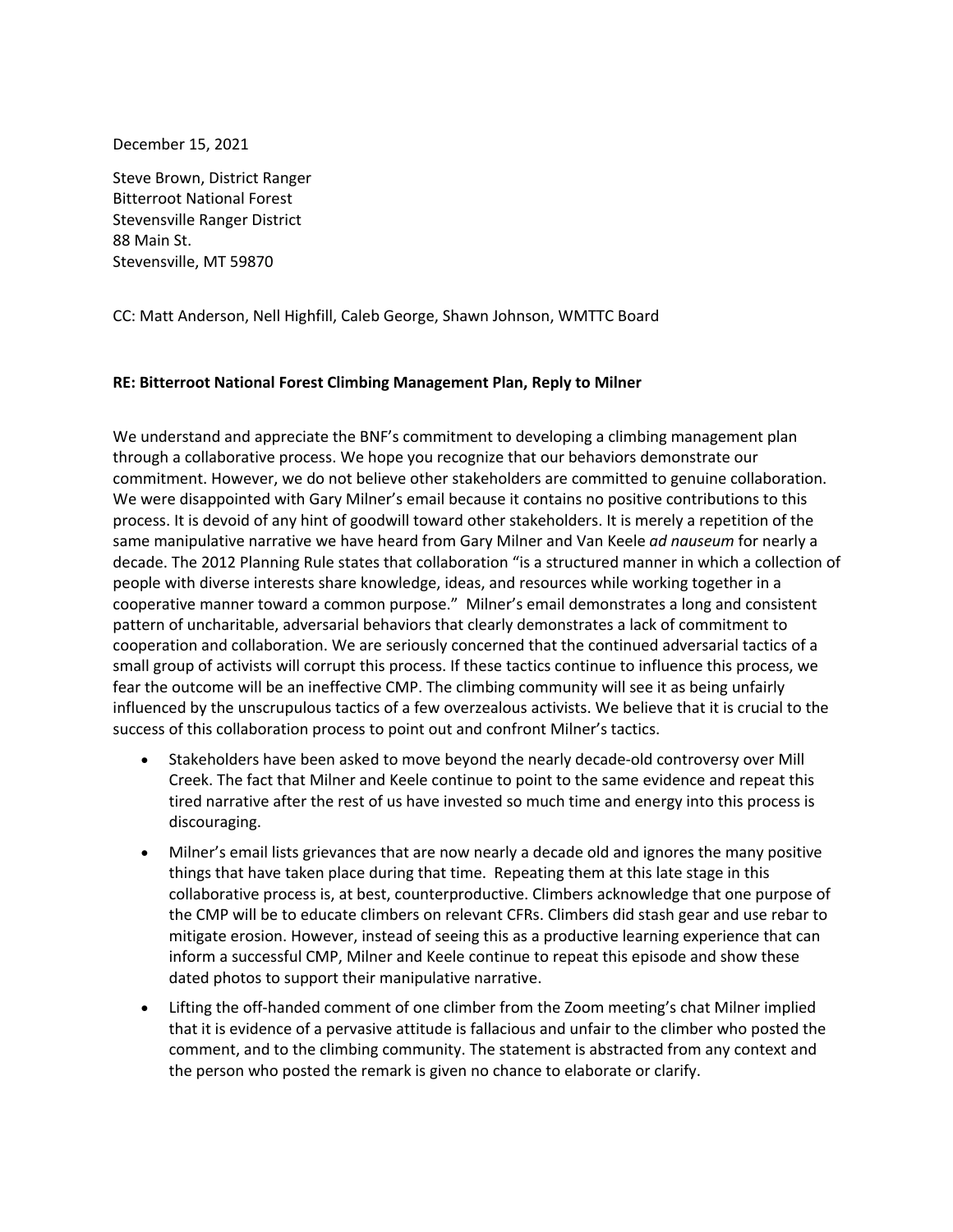- o Milner and Keele have used this tactic in past meetings. They have taken off-handed comments from public meetings that they can use to support their narrative and presented them in the press as evidence of a prevailing attitude shared by all climbers. Participants who have previously been in meetings with Milner and Keele are aware of this tactic and guard their words carefully. This adversarial tactic has made open, cooperative dialogue impossible.
- Implicitly labeling local climbers as unethical is corrosive to cooperation and collaboration. Milner uses the vague standard of "ethical" climbers he once knew to imply that today's climbers are unethical. The question also seems to be unaware that climbing norms have evolved over the years. To be clear, the type of recreational climbing activity in the area he is implicitly referencing is consistent with the accepted norms of the climbing community. Hundreds of similar climbing areas, most of which are far more extensive, exist on Forest Service lands across the country without controversy.
- The questions asked in Milner's email do not appear to be honest attempts at cooperative dialogue to gain mutual understanding through sharing knowledge. They are poisoned with presumptions, and amount to asking: Why are local climbers unethical, unconcerned with their impact and incapable of self-management? The questions are adversarial and undermine cooperation and collaboration.
- Milner's email ignores the fact that Forest Service officials and climbers have spent hours in these meetings attempting to make progress on the issues that he raises. For example, the email ignores the fact that the WMTCC has submitted a serious proposal for a climbing management plan. Our proposed CMP is largely copied from the Pike National Forest's CMP, which is the most extensively developed CMP for a national forest. The CMP we submitted is organized to follow the BNF's story map and address Milner's concerns. A genuine attempt at collaboration would acknowledge our proposed CMP, and direct questions toward that proposal.
- The email ignores that the local climbing community has diligently worked with BNF wildlife biologist, Dave Lockman, to avoid disturbing nesting raptors. Milner and Keele have loudly sounded an alarm that climbers are a serious threat to raptors, but this process has demonstrated that what climbing communities have been doing for years has effectively addressed the possible impacts of climbing on nesting raptors.
	- $\circ$  It is worth noting that Milner and Keele have been using photographs of the carcass of a golden eagle to raise alarms about climbing impacts on raptors. Milner and Keele have acknowledged finding the carcass at a local climbing area and photographing it. We know from the CMP process that Milner and Keele have researched the possible impacts of climbing on nesting raptors. They are intelligent enough to know that climbing activity could not have contributed to the death of an adult eagle. Using this photograph as evidence against climbers is maliciously dishonest and undermines trust.
- Climbers have demonstrated their concern of their impacts at staging areas and access trails. We have tried repeatedly, but unsuccessfully, to work with BNF officials to organize stewardship projects to address impacts at staging areas and access trials. For example, this summer we invited the Access Fund's stewardship director, Ty Tyler, to meet with district ranger Steve Brown to discuss a possible stewardship project and what it would involve. During his visit, Ty Tyler participated in an extensive stewardship project to address climbing impacts at staging areas and access trails we had organized with BLM officials at Rattler Gulch.